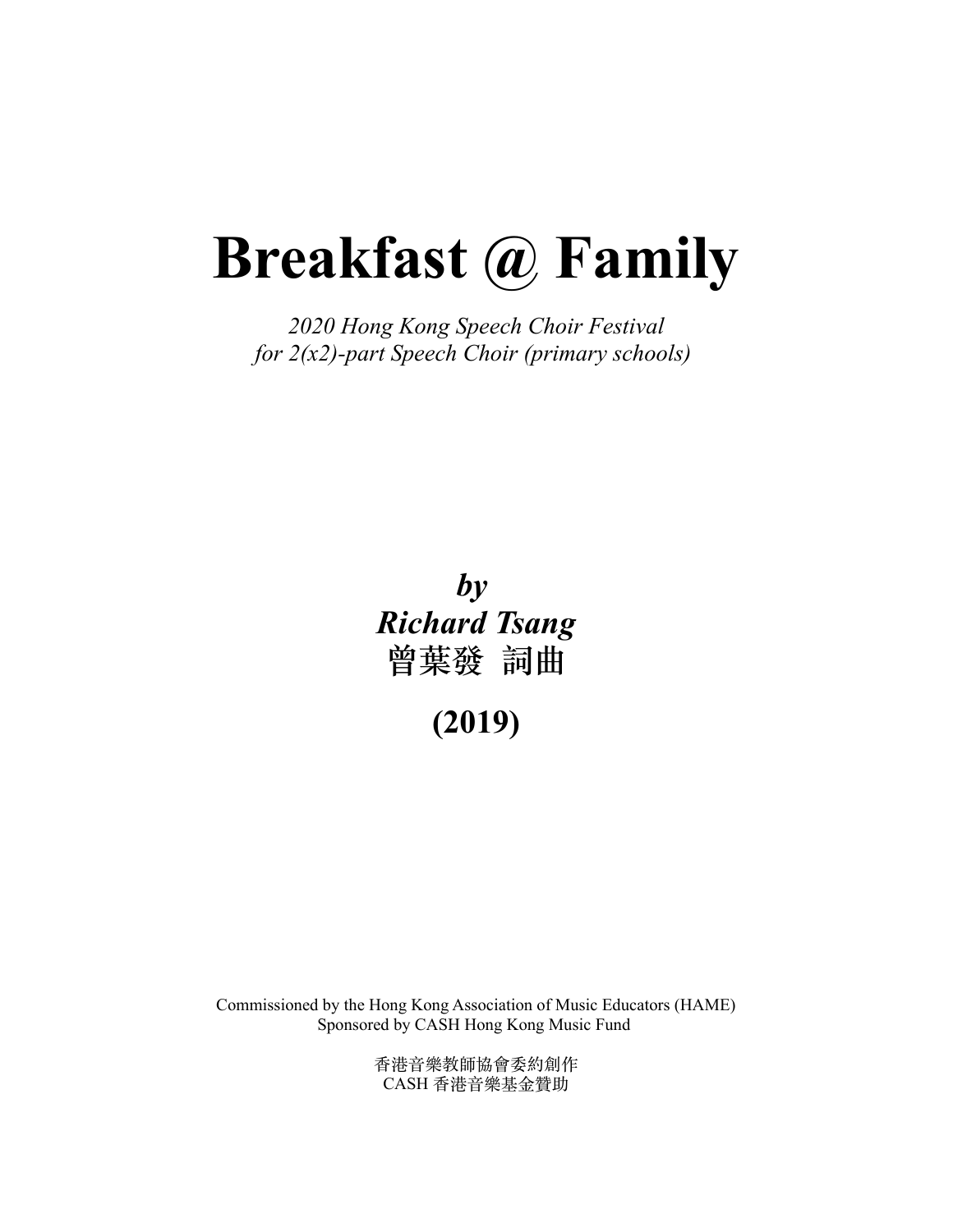### **Breakfast @ Family**

*for 2(x2)-part Speech Choir (primary schools)*

#### **Programme Notes**

This work is to an extent my response to some of the requests in past years regarding the lack of English language *Speech Choir* works in the repertoire. Taking on various Favourite breakfast items children would like as the main source of lyrics, this short piece plays mainly on the rhythmic and motivic variants of the names of each breakfast items with juxtapositioning among various parts. The main musical focus is on rhythmic and vocal textures as projected by the combination of the motivic utterances among different voices.

The title of the work takes a pun from the famous 1961 film *"Breakfast at Tiffany"* with which this work has absolutely no relationship of course. *Breakfast @ Family* is which this work has absolutely no relationship of course. *Breakflust* (*C*)  $I$  antly is<br>commissioned by the Hong Kong Association of Music Educators (HAME) for its 2020 Hong Kong Speech Choir Festival as a set piece, with sponsorship from CASH Hong nong Rong Speech Cl<br>Kong Music Fund.

#### **Notes on Performance**

This is a straight-forward Speech Choir composition in the classical sense as such that the focus of a good performance lies on clear diction, good appropriation of dynamics among different voices as well as precise rhythmic control.

Everything is notated without much room for improvisation, although the speech notation Everyding is notated which method here hold the room to improvisation, atthough the speech hold to method here does not provide suggestions of voicing articulation of individual words - hence it is possible (and pages are) hence it is possible (and necessary) for the conductor to specify the exact intonation (pitchwise) of different words/phrases in the music, so as to achieve the right musical texture/interests as well as a good balance among the voices.

The lyrics of different parts are mostly the same. Hence it is suggested initially to practice voicing the same texts together with all the parts in unison to achieve uniformity of expression and articulation, so that when separated into context, each voice would be more expression and articulation, so

*Richard Tsang (October 2019)*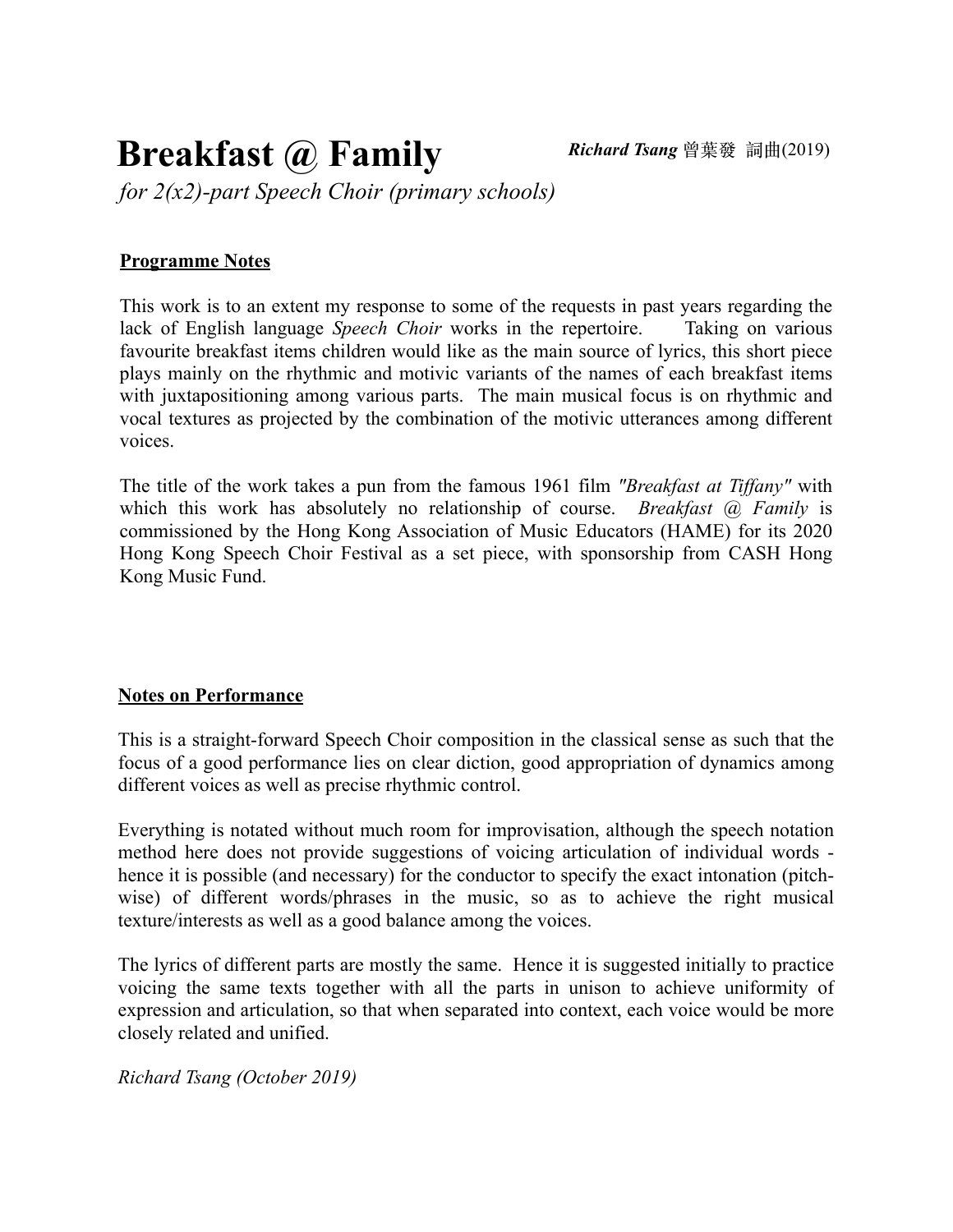

## **Breakfast @ Family**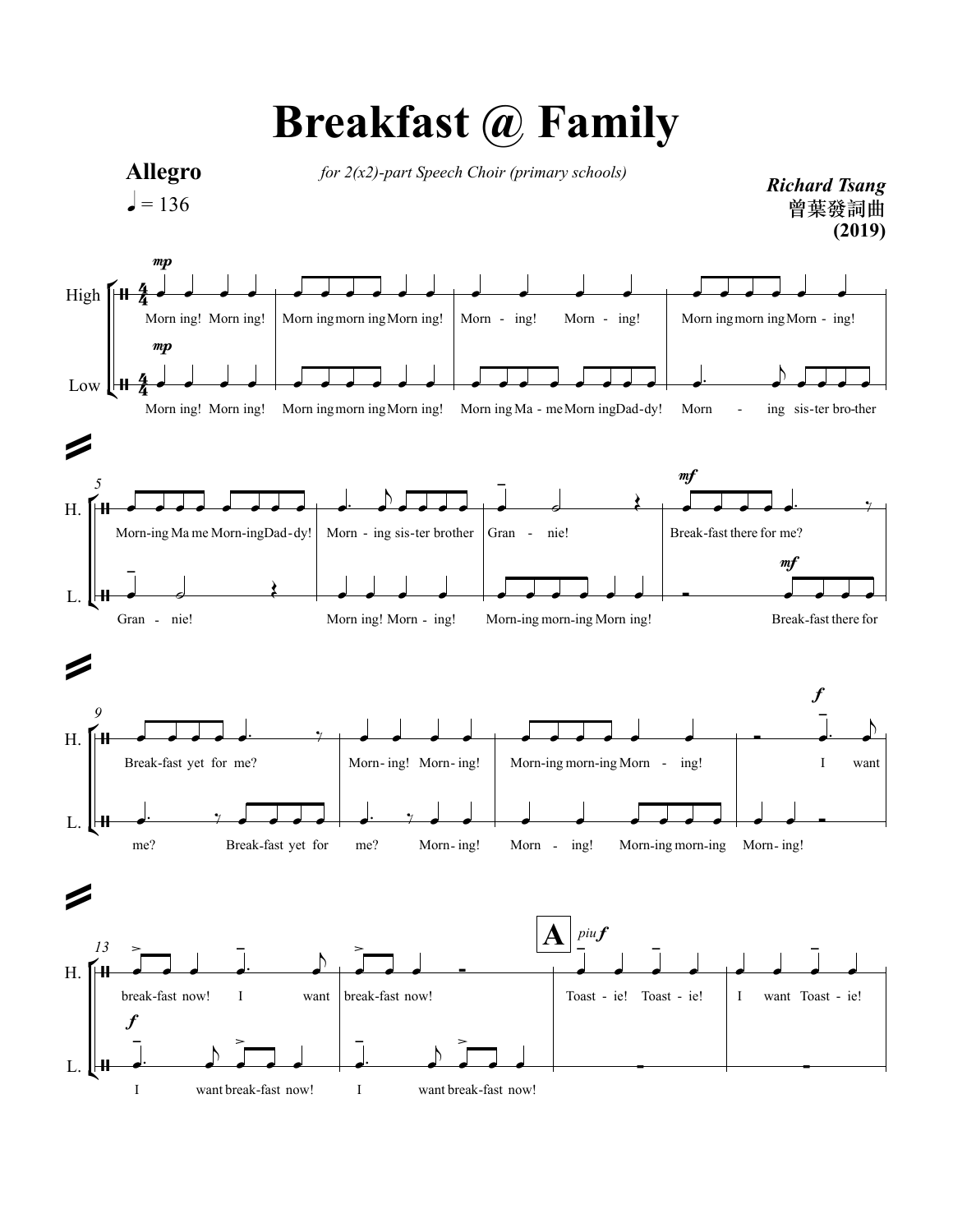

-ing Morn -ing morn-ing Morn -ing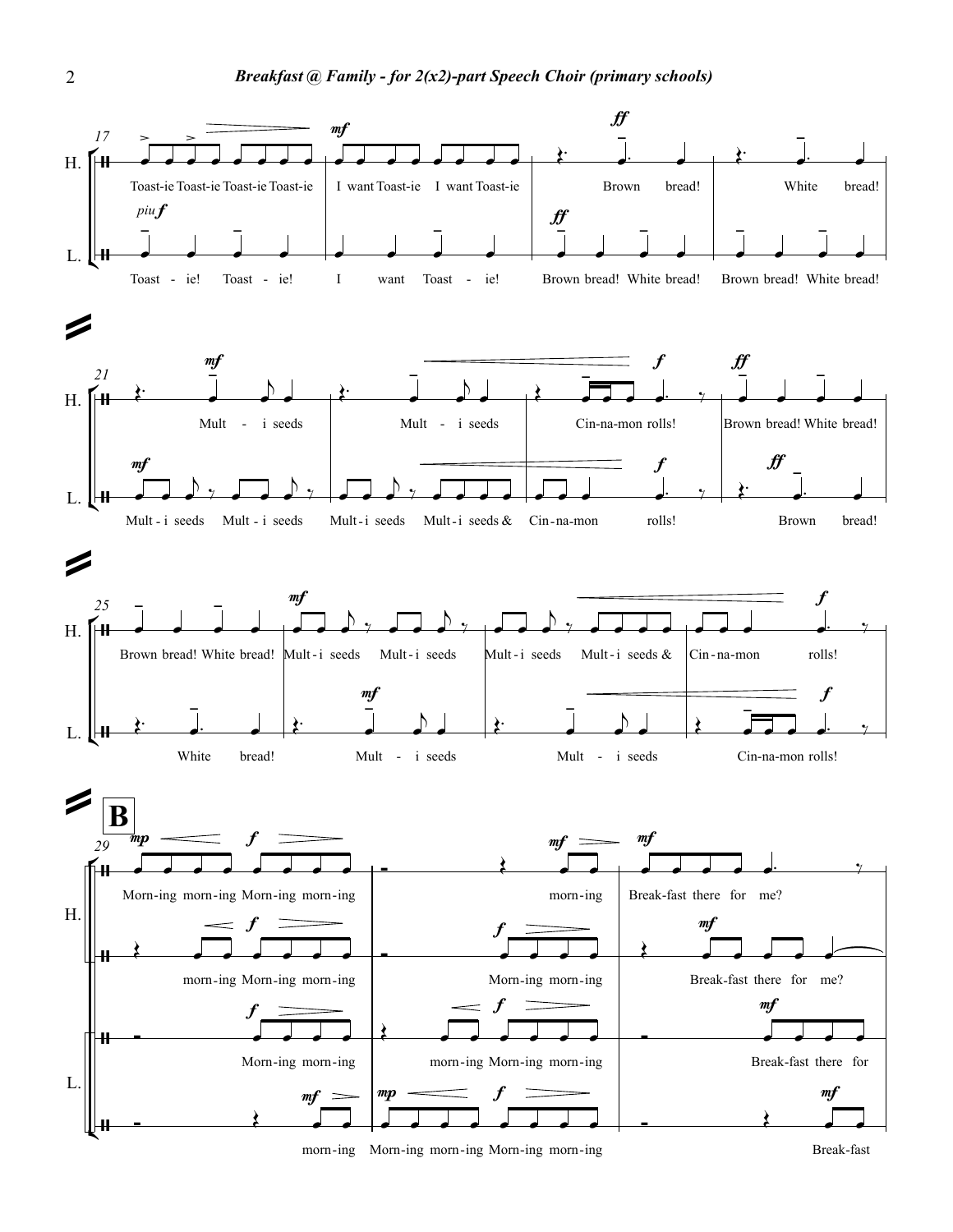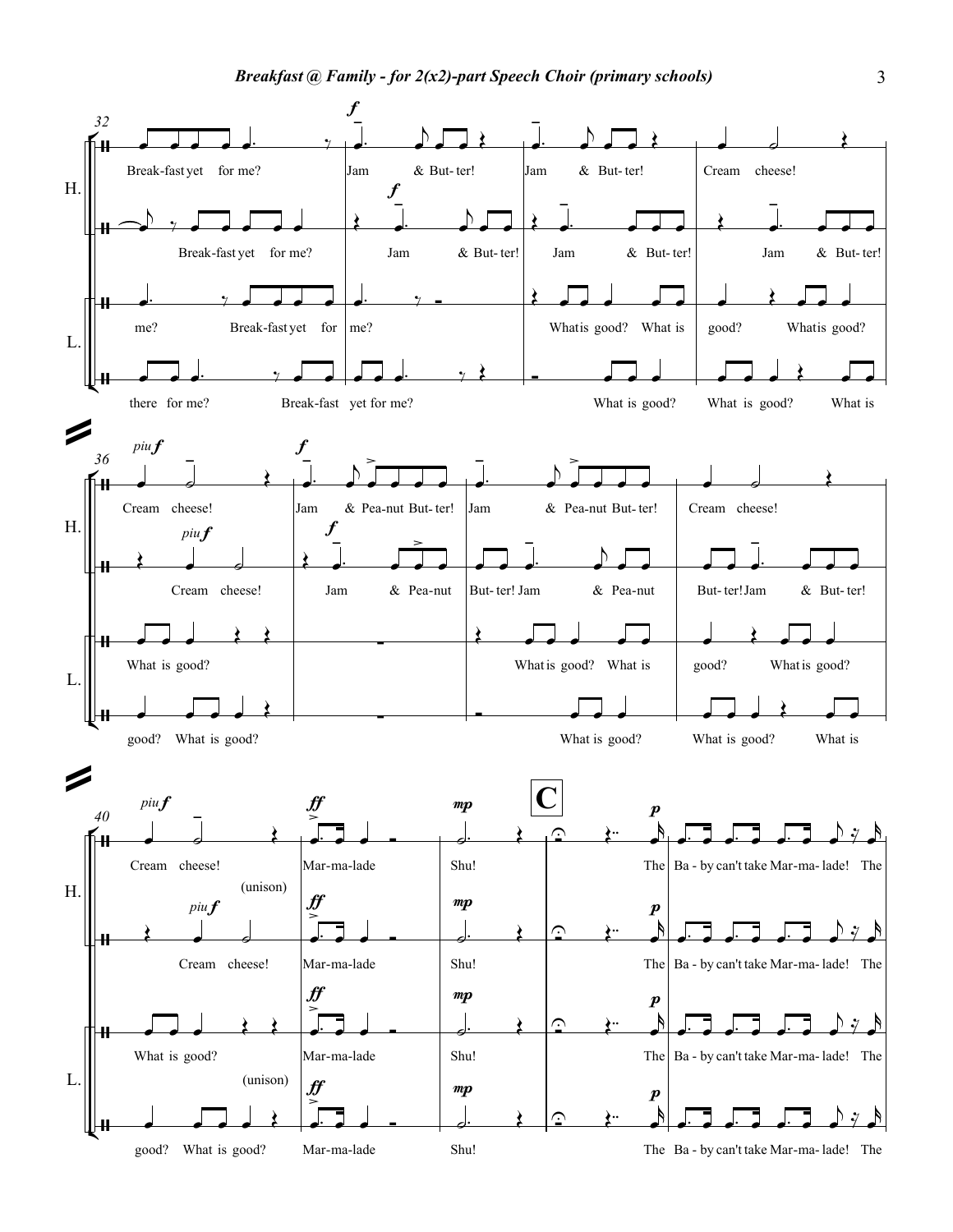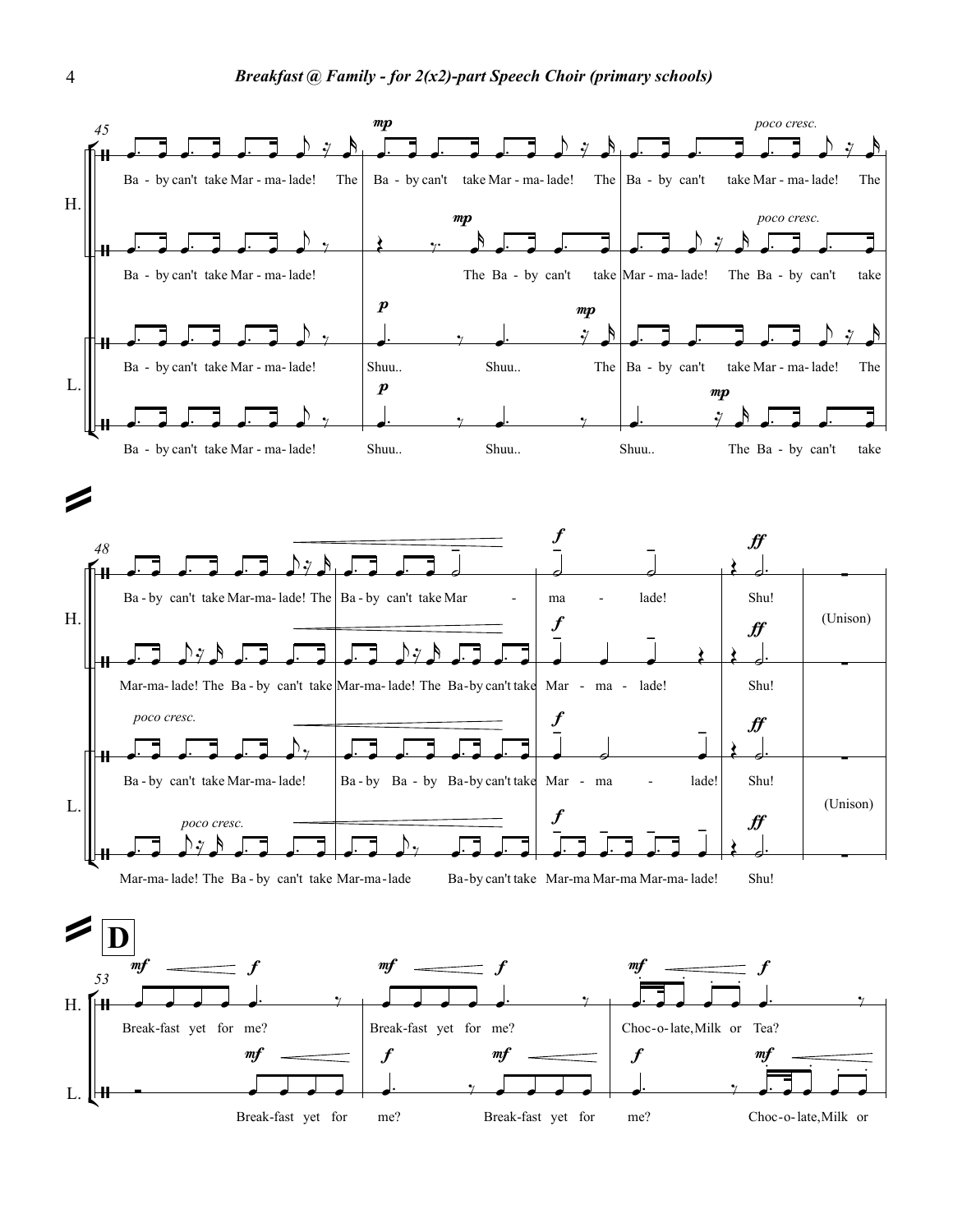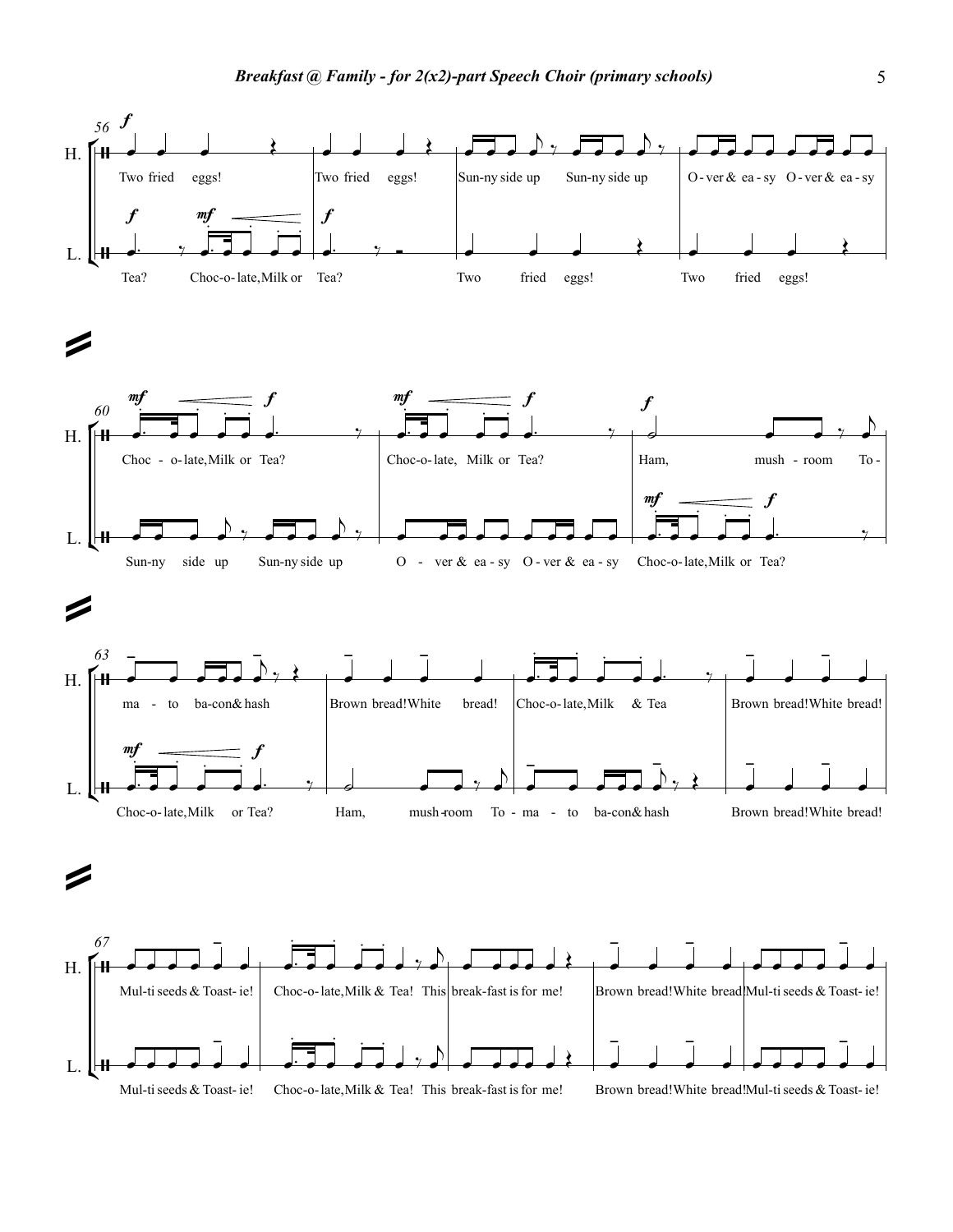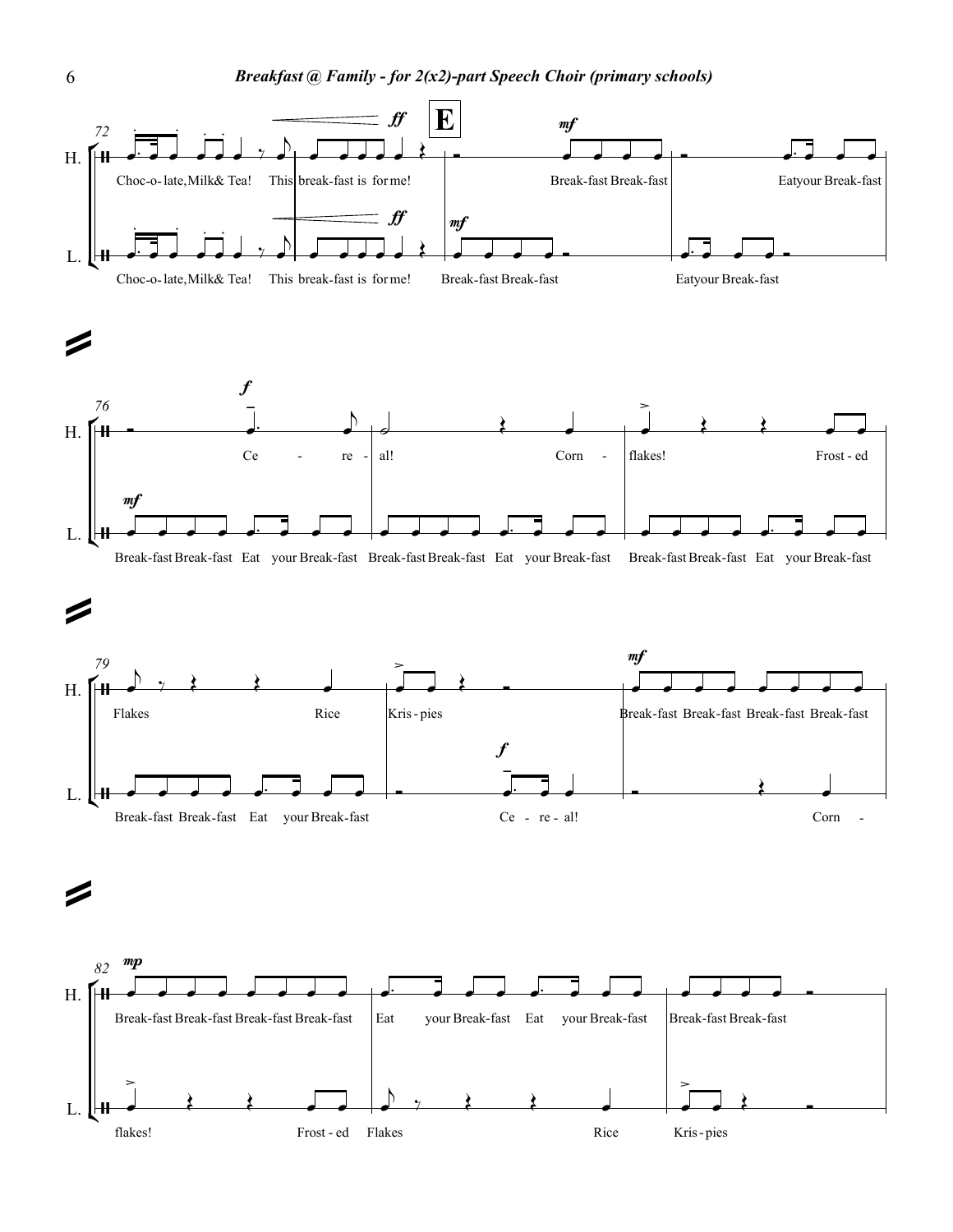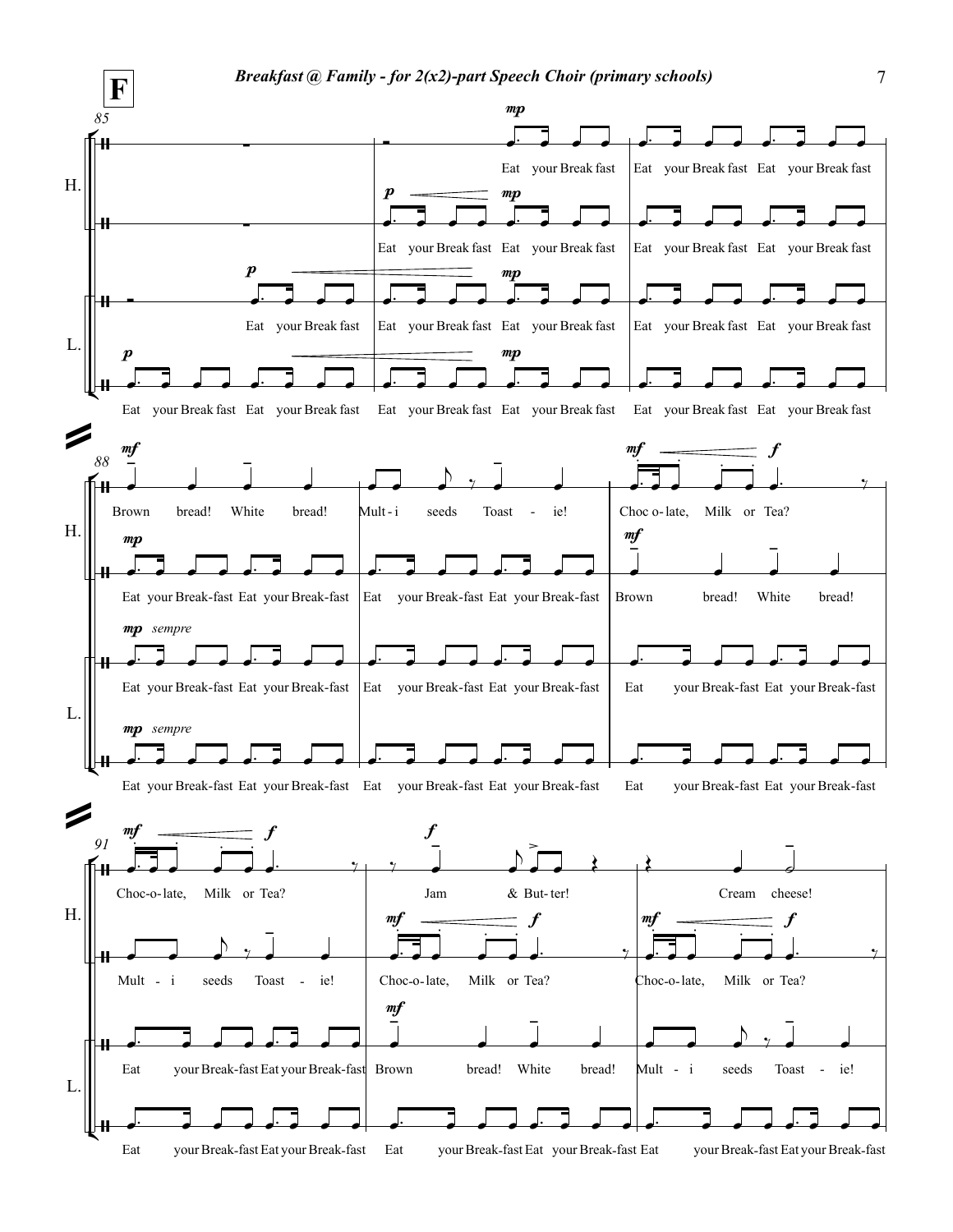